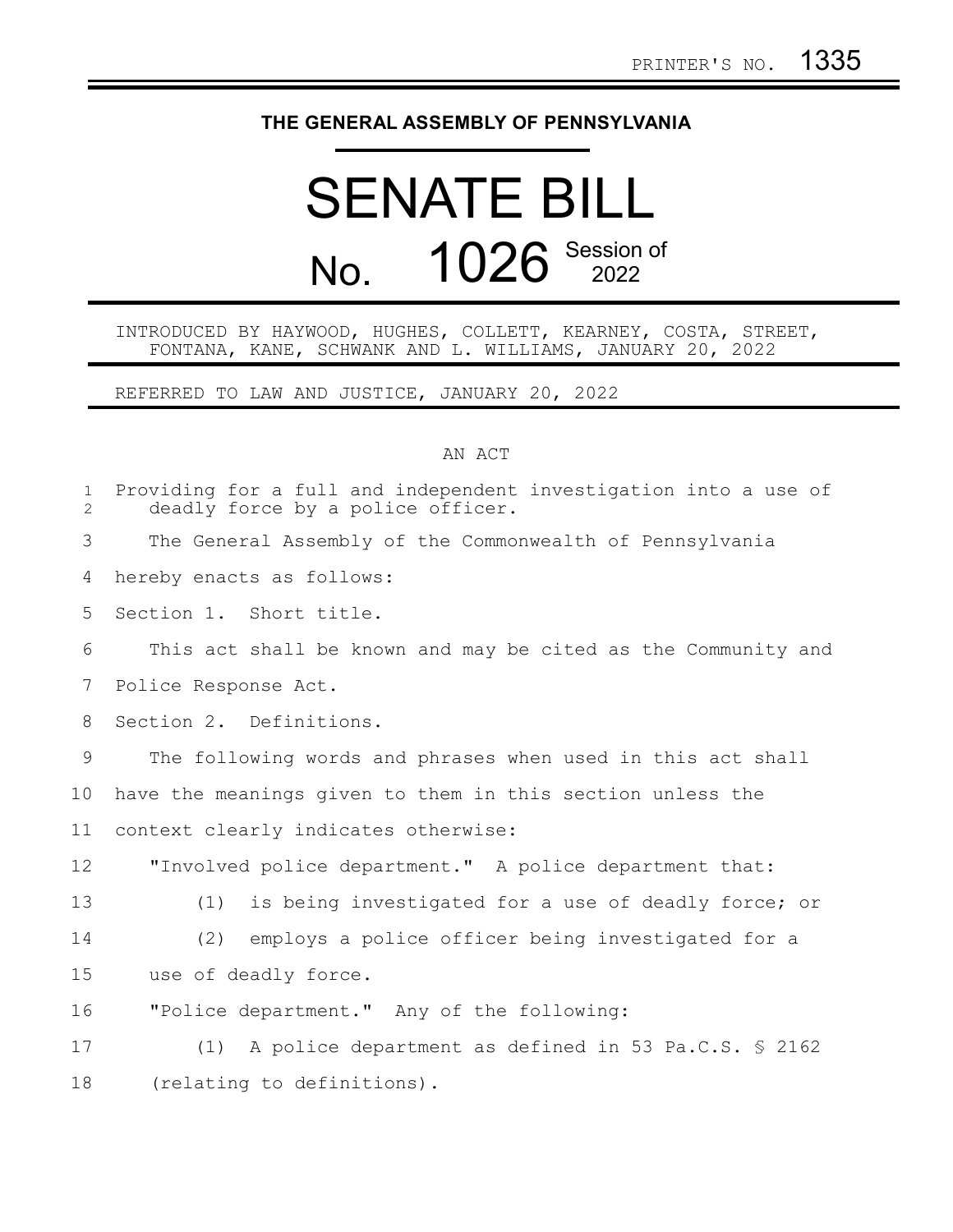(2) The Pennsylvania State Police. 1

"Police officer." Any of the following: 2

3 4 (1) A police officer as defined in 53 Pa.C.S. § 2162.

(2) A member of the Pennsylvania State Police.

"Use of deadly force." An incident in which a police officer applied a use of force and a death occurred as a result. "Use of force." As described in 18 Pa.C.S. § 508 (relating 5 6 7

to use of force in law enforcement). 8

Section 3. Application. 9

This act applies to a use of deadly force by a police officer. 10 11

Section 4. Full and independent investigation. 12

(a) Selection of team.--The district attorney of the county in which a use of deadly force occurred shall assemble and lead a team, unrelated to the involved police department, of law enforcement personnel and experts to conduct a full and independent investigation into the use of deadly force in accordance with this act. 13 14 15 16 17 18

(b) Participation in investigation.--Once an involved police department transfers jurisdiction to the district attorney, no member of the involved police department may participate in the independent investigation unless the following conditions apply: 19 20 21 22

(1) Participation is requested by the district attorney. (2) Participation is in a limited capacity and only as the district attorney deems necessary for the investigation. (c) Powers and duties of district attorney.-- 23 24 25 26

(1) As part of the investigation under this section, the district attorney shall, without limitation: 27 28

(i) Secure and take jurisdiction of the scene of the use of deadly force upon arrival as soon as possible. 29 30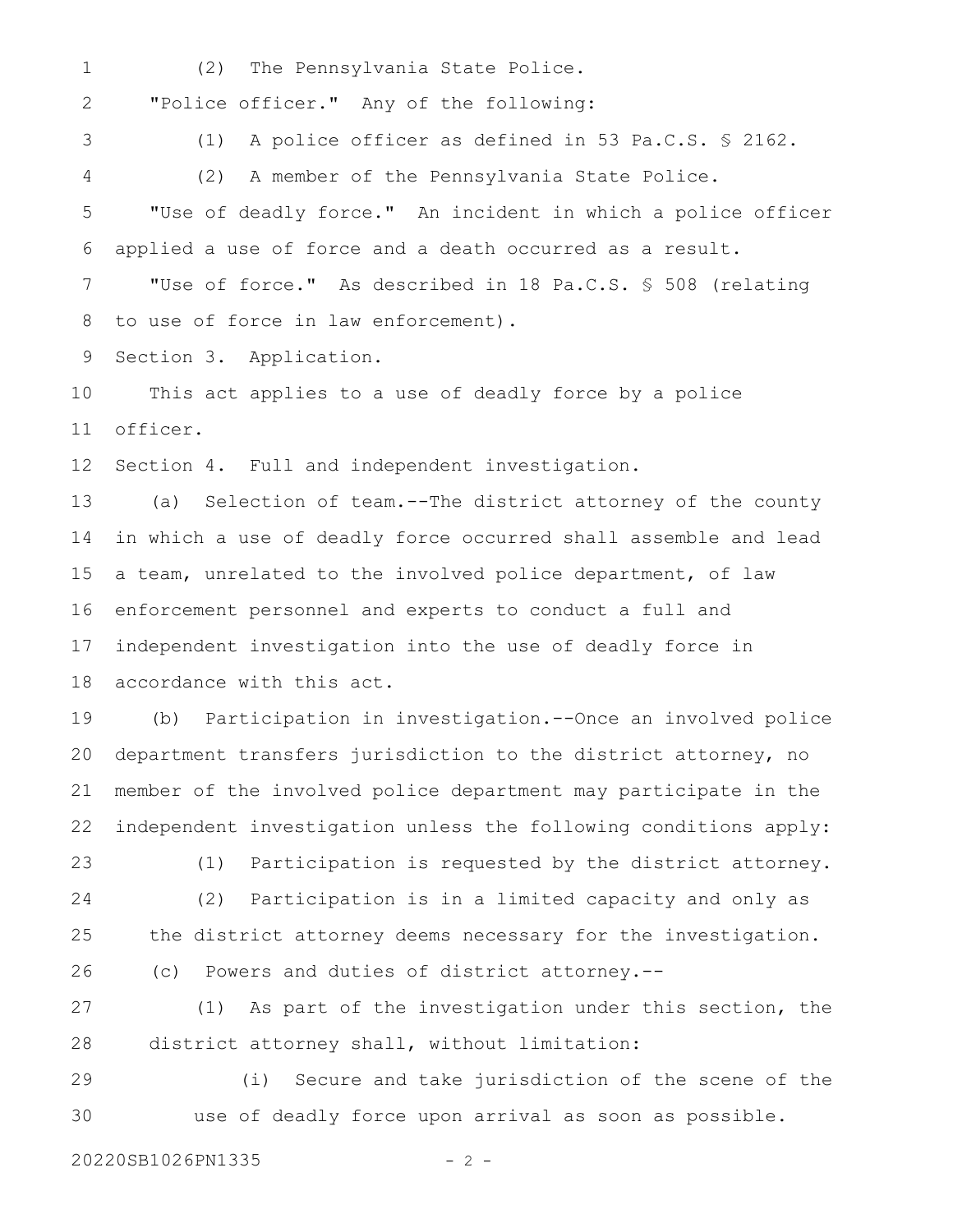(ii) Gather and analyze evidence. (iii) Conduct witness interviews. (iv) Review and commission any necessary investigative or scientific reports. (v) Review audio and video recordings. (vi) Review photographs. (vii) Review physical evidence. (viii) Review geolocation and electronic evidence. (2) The district attorney shall maintain public trust in law enforcement by ensuring that the investigation under this section is conducted without actual bias or conflict of interest and without an appearance of bias or conflict of interest. (3) The district attorney shall exercise all other existing powers and duties of original jurisdiction over the scene of the use of deadly force. (4) The district attorney shall complete the investigation under this section within either of the following time frames: (i) Within 90 days of the use of deadly force. (ii) If referred to an investigating grand jury, within 12 months of the referral or the end of the investigating grand jury's term, whichever is sooner. (5) Upon completion of the investigation under this section, the district attorney shall publish the findings of the investigation on the publicly accessible Internet website of the office of district attorney, subject to any exemptions from access under the act of February 14, 2008 (P.L.6, No.3), known as the Right-to-Know Law. (d) Compliance.--The involved police department shall have a 1 2 3 4 5 6 7 8 9 10 11 12 13 14 15 16 17 18 19 20 21 22 23 24 25 26 27 28 29 30

20220SB1026PN1335 - 3 -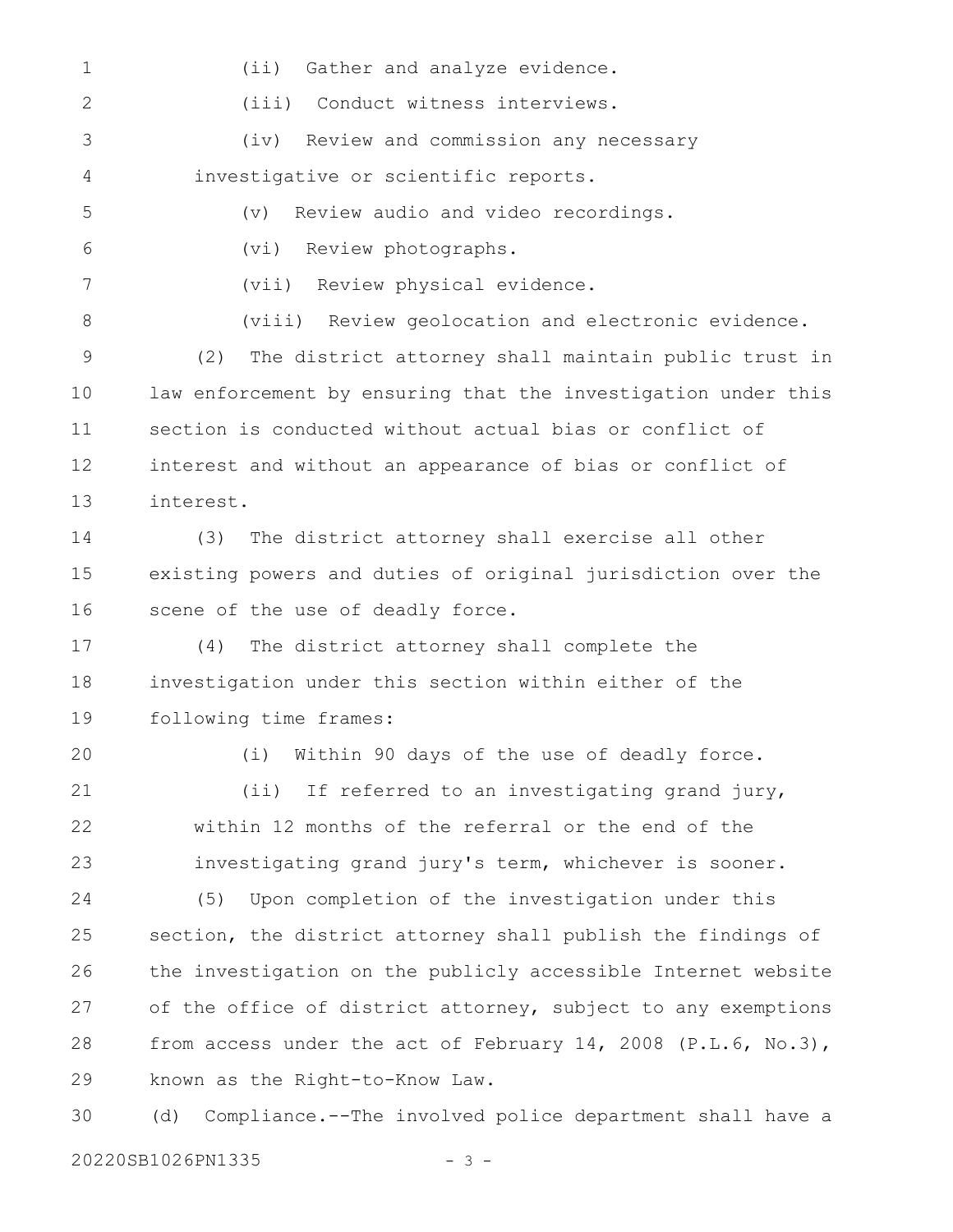duty to comply with the requests of the district attorney related to the investigation under this section. 1 2

Section 5. Referral and report. 3

(a) Conflict of interest and discretion.--The district attorney conducting the investigation under section 4 shall avoid an actual or apparent conflict of interest when determining whether to file charges against a police officer involved in the use of deadly force and may either: 4 5 6 7 8

9

(1) Prosecute the case through its office.

(2) Refer the case to an investigating grand jury under 42 Pa.C.S. Ch. 45 Subch. D (relating to investigating grand juries), provided the case may only be brought before an investigating grand jury once. 10 11 12 13

(3) Refer the case to the Attorney General, in which case the district attorney shall: 14 15

(i) Notify the Attorney General of the referral in writing within seven days of the decision not to prosecute. 16 17 18

(ii) Subject to subsection (b), publish a report on the publicly accessible Internet website of the office of district attorney within seven days of the decision not to prosecute, subject to any exemptions from access under the act of February 14, 2008 (P.L.6, No.3), known as the Right-to-Know Law, which details the incident in which the use of deadly force was applied and provides the reasons that the district attorney declines to prosecute. 19 20 21 22 23 24 25 26

(iii) Subject to subsection (c), refer the case and forward all available investigative materials to the Attorney General. 27 28 29

(b) Report.--The report under subsection (a)(3)(ii) shall 30

20220SB1026PN1335 - 4 -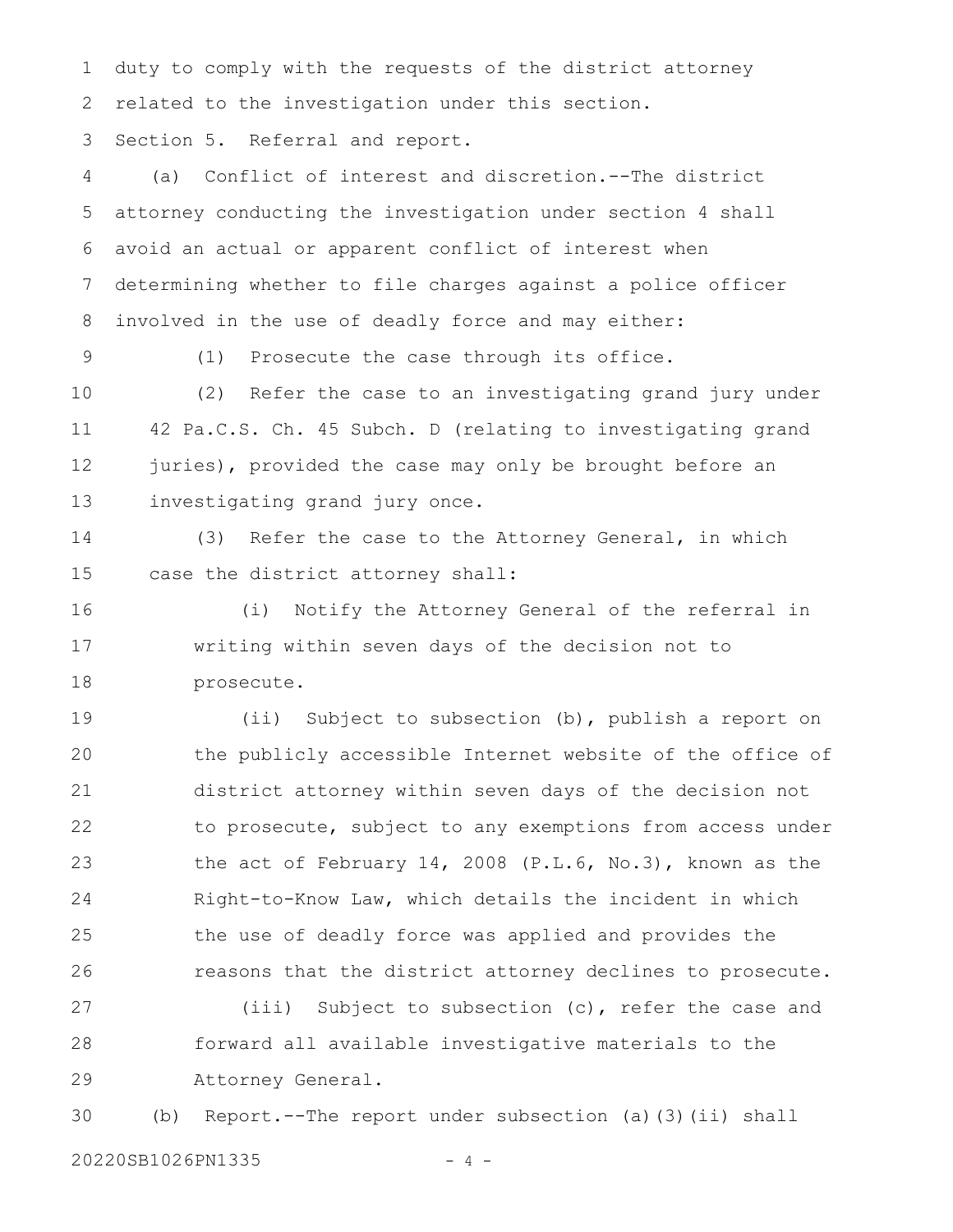include, but not be limited to, the following: 1

(1) Events leading up to the use of deadly force. 2

(2) Why the use of force was applied. 3

(3) Utilization of any deescalation techniques. 4

(4) The behavior and speech of the victim before and during the use of deadly force. 5 6

(5) The cause of death on the victim's death certificate and a medical examiner's report. 7 8

(6) The behavior and speech by the police officer who applied use of force before, during and after the use of deadly force. 9 10 11

(7) Details of the scene of the use of deadly force. (c) Investigative materials.--Upon referral to the Attorney General, the district attorney shall provide all investigative materials to the Attorney General, including, but not limited to: 12 13 14 15 16

17

(1) Critical facts of the case.

(2) All evidence gathered in the investigation. 18

(3) Any involvement or connections between the police officer who applied the use of deadly force and the district attorney. 19 20 21

(4) The report under this section. 22

Section 6. Public response. 23

Subject to 65 Pa.C.S. Ch. 7 (relating to open meetings), the district attorney conducting the investigation under section 4, or the Attorney General in the event of referral under section 5, shall conduct a public meeting to share information and discuss the use of deadly force with the public no later than seven days after the use of deadly force occurs. Section 7. Effective date. 24 25 26 27 28 29 30

20220SB1026PN1335 - 5 -